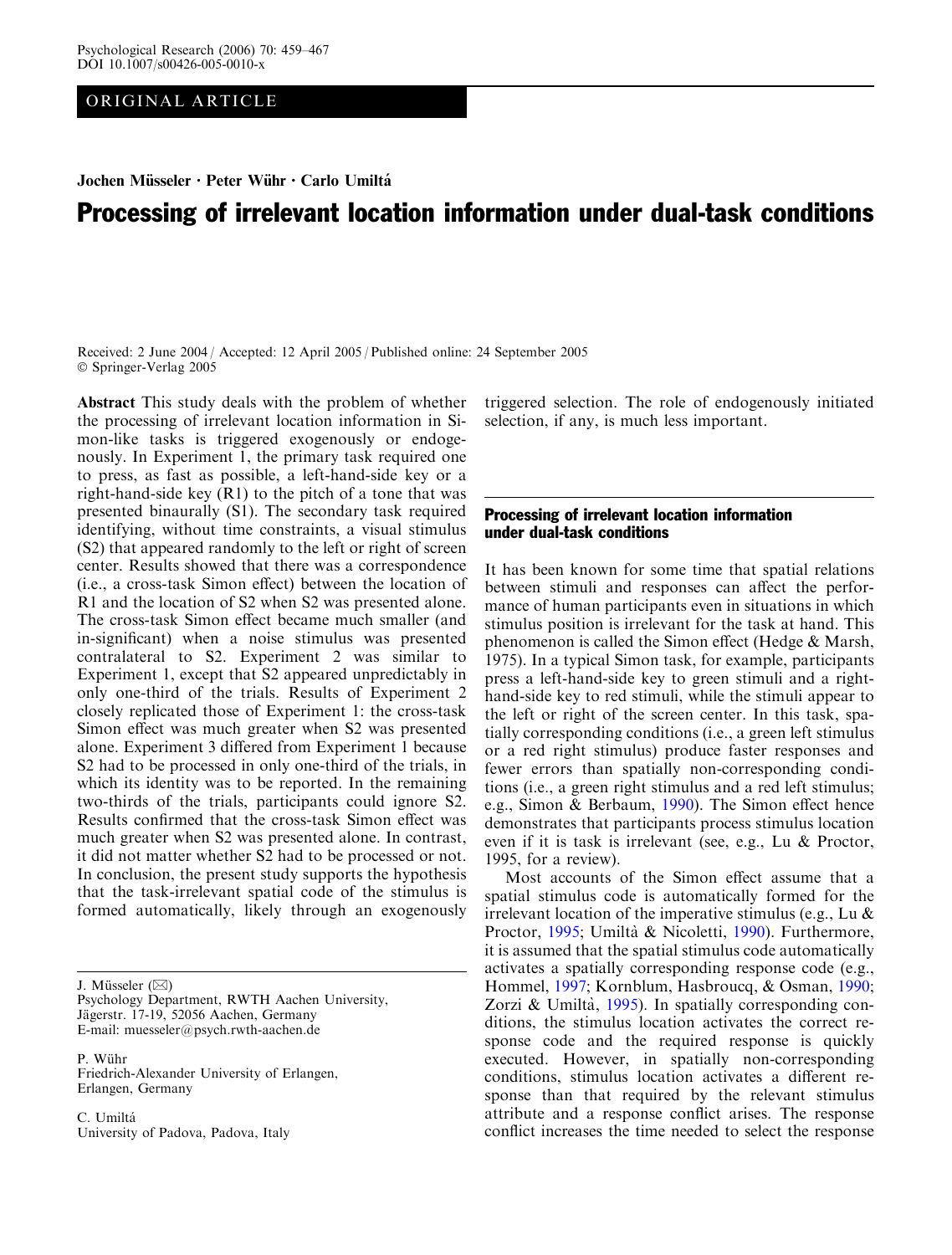The present study deals with the question of whether the processing of irrelevant location information in Simon-like tasks occurs automatically or not. More precisely, the present experiments investigate whether the codings of location are initiated exogenously or endogenously. It is known that a sudden single stimulus onset in an otherwise empty visual field can exogenously attract attention towards the stimulus. However, it is also known that participants can initiate the selection of a stimulus endogenously, that is, by will (e.g., Jonides, [1981](#page-8-0); Yantis & Jonides, 1990; Posner, Snyder, & Davidson, 1980; and review in Umiltà, [2000\)](#page-8-0). But why should participants voluntarily shift attention towards the imperative stimulus in a Simon task? No doubt, attending to the location of the imperative stimulus improves encoding of the relevant stimulus attribute. Moreover, the typical Simon task imposes only little demands on processing capacity, leaving enough capacity for performing endogenous attention shifts towards the imperative stimulus.

The idea that endogenously initiated selections produce the spatial stimulus codes in the Simon task is supported by the results of a study by Proctor and Lu ([1994\)](#page-8-0). These authors tested predictions of the attentionshifting and the referential-coding account of location coding. An important manipulation in their study was to present the target stimulus (the letter H or S) either alone, to the left or to the right of the screen center, or to present it together with a contralateral noise stimulus (the letter Y). The interesting result was that contralateral presentation of the noise stimulus consistently increased the Simon effect as compared to when the target was presented alone. This result is difficult to explain for an account of location coding in terms of exogenously triggered attentions shifts. Presenting the target simultaneously with a contralateral noise stimulus should trigger attention shifts in opposite directions. The effects of such opposite attention shifts should cancel each other out. Yet the results of Proctor and Lu are consistent with an account of location coding in terms of endogenously initiated selections. Voluntary shifts of attention are possible both when the target is presented alone and when the target is presented with a contralateral noise stimulus. However, the voluntary initiation of an attention shift toward the target might be more difficult in the presence of the noise stimulus, thereby strengthening the spatial code of the target. Consequently, the size of the Simon effect should increase.

Given the wide acceptance of the idea that stimulus location in the Simon task is coded automatically, there is a surprising lack of studies testing this claim directly. A recent study by Müsseler, Koch, and Wühr  $(2005)$ provides an exception. These authors used a dual-task approach to investigate the hypothesis of automatic location coding in a Simon-like task. In their Experiment 1, participants made keypress responses (R1) with the left or the right hand to binaurally presented tones

(S1). Simultaneously, participants had to identify a visual stimulus (S2) that randomly appeared to the left or right of screen center and that was masked after presentation. The dual task was used in order to tax the processing resources of the participants. This goal was achieved, as indicated by a marked dual-task interference. The question was whether a Simon effect would arise from a variation in spatial correspondence between S2 and R1, when resources for deliberately processing (irrelevant) S2 location were nearly exhausted. In fact, a cross-task Simon effect was obtained for stimulus-onset asynchronies (SOAs) smaller than the mean RT to S1 (see also Müsseler, Wühr, Danielmeier & Zysset, [2004\)](#page-8-0). Yet this cross-task Simon effect could have been caused by either exogenous or endogenous shifts of attention towards the location of S2. To differentiate these possibilities, Müsseler et al. conducted a second experiment in which S2 was either presented alone or together with a contralateral noise stimulus (cf. Proctor & Lu, [1994\)](#page-8-0). Importantly, a cross-task Simon effect was only observed when S2 appeared alone. Müsseler et al. interpreted these results as evidence for the claim that exogenous (i.e. automatically triggered) selections can produce Simon effects. If participants had enough resources for performing endogenous attention shifts towards the location of S2, such shifts (and, as a result, the Simon effect) should have occurred both in the S2-alone condition and in the S2-with-noise condition. In contrast, the fact that the Simon effect was absent in the latter condition suggests that the noise stimulus prevented an exogenous shift of attention towards the target location.

A particular interesting result of the Müsseler et al. ([2005](#page-8-0)) study is their failure to obtain Simon effects with a contralateral noise stimulus, because this result con-flicts with that of Proctor and Lu ([1994](#page-8-0)). Apparently, a contralateral noise stimulus seems to increase Simon effects under single-task conditions, when capacity demands are low. In contrast, a contralateral noise stimulus seems to decrease (or even eliminate) the Simon effect under dual-task conditions, when capacity demands are high. This result suggests that multiple mechanisms might produce spatial stimulus codes in the Simon task. In particular, a single onset in the visual field might exogenously draw attention towards its location, thereby producing a spatial code and the Simon effect. If, however, there are two or more onsets in the visual field, attention might be endogenously shifted towards the location of the relevant stimulus, which requires processing capacity (cf. Jolicœur, Sessa, Dell'Acqua, & Robitaille, [2005\)](#page-8-0). The aim of the present study is to replicate and to extend this finding of Müsseler et al.  $(2005)$  $(2005)$  $(2005)$ . Three dual-task experiments are reported, in which the participants performed left–right keypresses to tones and concurrently encoded a visual stimulus that appeared at a location to the left or a right. Importantly, in each experiment, the visual stimulus was either presented alone or together with a contralateral noise stimulus.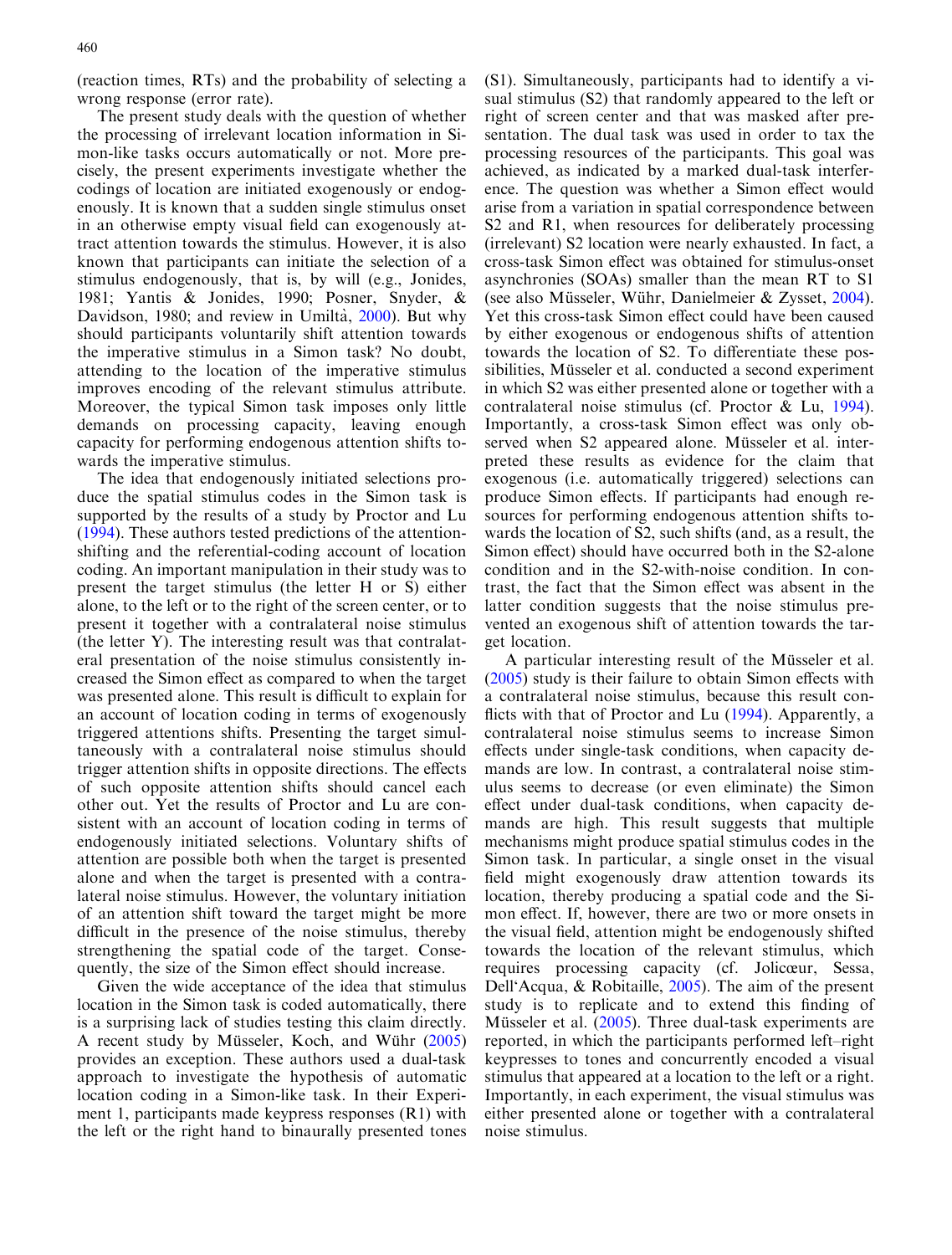#### Experiment 1

The primary purpose of Experiment 1 was to replicate the findings of Experiment 2 of Müsseler et al.  $(2005)$  $(2005)$ . These authors investigated the processing of irrelevant location information under dual-task conditions. The primary task was to press a left-hand-side key or a righthand-side key (R1) to the pitch of a tone (S1). The secondary task was to identify a visual stimulus (S2) that appeared randomly to the left or right of screen center. R1 had to be performed as quickly as possible after S1. In contrast, S2 was reported at the end of each trial without time constraints. Note that there is empirical evidence that a speeded manual discrimination, such as the one that must be performed to rightly execute R1, is slowed down when participants are also asked to later perform an unspeeded discrimination (Umilta`, Nicoletti, Simion, Tagliabue, & Bagnara, [1992\)](#page-8-0). In other words, it is reasonable to assume that having to identify a visual stimulus afterwards affects the capacity available to execute R1.

In Experiment 2 of Müsseler et al.  $(2005)$  $(2005)$  $(2005)$ , the SOA between S1 and S2 was randomly varied. Moreover, S2 was either presented alone or simultaneously with a contralateral noise stimulus. A cross-task Simon effect at short SOAs (i.e. for SOAs smaller than RT1) was found when S2 appeared alone. Yet no Simon effect occurred when S2 was presented together with a contralateral noise stimulus. These results conflict with those obtained by Proctor and Lu ([1994\)](#page-8-0), who observed larger Simon effects with contralateral noise stimuli than when the target was presented alone. Experiment 1 aimed at replicating the results of Müsseler et al.  $(2005,$  $(2005,$  Experiment 2) with a similar dual-task procedure. Yet the SOAs used in the present experiments were somewhat different from those used in the previous study. In particular, the present experiment included a 0-ms SOA condition, which should maximize temporal overlap between processing in the two tasks.

#### Method

#### Apparatus and stimuli

The experiments were run on an Apple Macintosh computer with Matlab using the Psychophysics Toolbox extension (Brainard, [1997](#page-7-0); Pelli, [1997\)](#page-8-0). The stimuli were presented on a 17" color monitor (75 Hz refresh rate,  $1,024 \times 768$  pix). The participant's head was placed on a chin rest, 500 mm in front of the monitor. The experiment was carried out in a dimly lit and soundproof chamber.

Auditory stimuli (S1) were generated by square waves of 400 or 2,000 Hz and were presented binaurally for 50 ms. For half the participants, the low tone required a keypress with the right-hand middle finger, and the high tone, a keypress with the left-hand middle finger. For the other half, this mapping was reversed. The keypresses (R1) were recorded with microswitches placed on a board in front of the participant.

Visual stimuli (S2) were displayed in black-on-white projection and were presented  $7^{\circ}$  to the left or to the right of the screen center. S2 were circles with a diameter of  $2^{\circ}$  of visual angle, in which either a horizontally or vertically arranged gap  $(1^{\circ}$  of visual angle) was to be identified. The noise stimulus was a circle with no gap. S2 and the noise stimulus were displayed for 133 ms.

## Design

The experiment had a  $2 \times 2 \times 3$  design with condition (S2) alone vs. S2 with the noise stimulus), S2–R1 correspondence (corresponding vs. non-corresponding), and SOA between S1 and S2 (0, 200, or 750 ms) as within-subjects factors. The condition was presented in blocks, with the sequence of blocks balanced between participants. In each block, participants were confronted with each of the 192 combinations resulting from combining two S1 pitches (low or high), two S2 types (horizontally or vertically oriented gaps), two S2 positions (left or right), three SOAs and eight repetitions. Dependent measures were RT1 and the percentage of incorrect R1s, but the proportion of rightly identified S2 was also analyzed.

### Procedure

All trials started with the presentation of a fixation cross (Fig. [1\). After 1 s, the tone occurred for 50 ms, which](#page-3-0) [unequivocally signaled the required response R1. The](#page-3-0) [instructions stressed the importance of responding](#page-3-0) [quickly to the tone and urged participants not to wait](#page-3-0) [for S2 to appear before executing R1.](#page-3-0)

At an SOA of either 0, 200, or 750 ms after S1, S2 was briefly presented to the left or to the right of the fixation cross. A judgment screen with the visual stimuli to the left and to the right at the bottom of the screen appeared 2 s after the onset of the tone. Stimuli changed their relative positions in the judgment screen randomly from trial to trial, thus observers could not prepare the judgment response in advance. The identity of S2 was indicated by pressing the key, which corresponded to perceived S2.

An inter-trial interval of 1 s followed an error-free trial. An error feedback was given if participants had made the wrong response to S1, if RT for R1 exceeded 1,000 ms, and/or if participants reported the wrong S2. The experiment was preceded by a practice phase of 10 min, in which the S1–R1 mapping and the discrimination of S2 was practiced. The experimental phase lasted about 75 min.

#### Participants

Twelve observers between 21 and 36 years of age (7 female) were paid to participate in the experiment. Data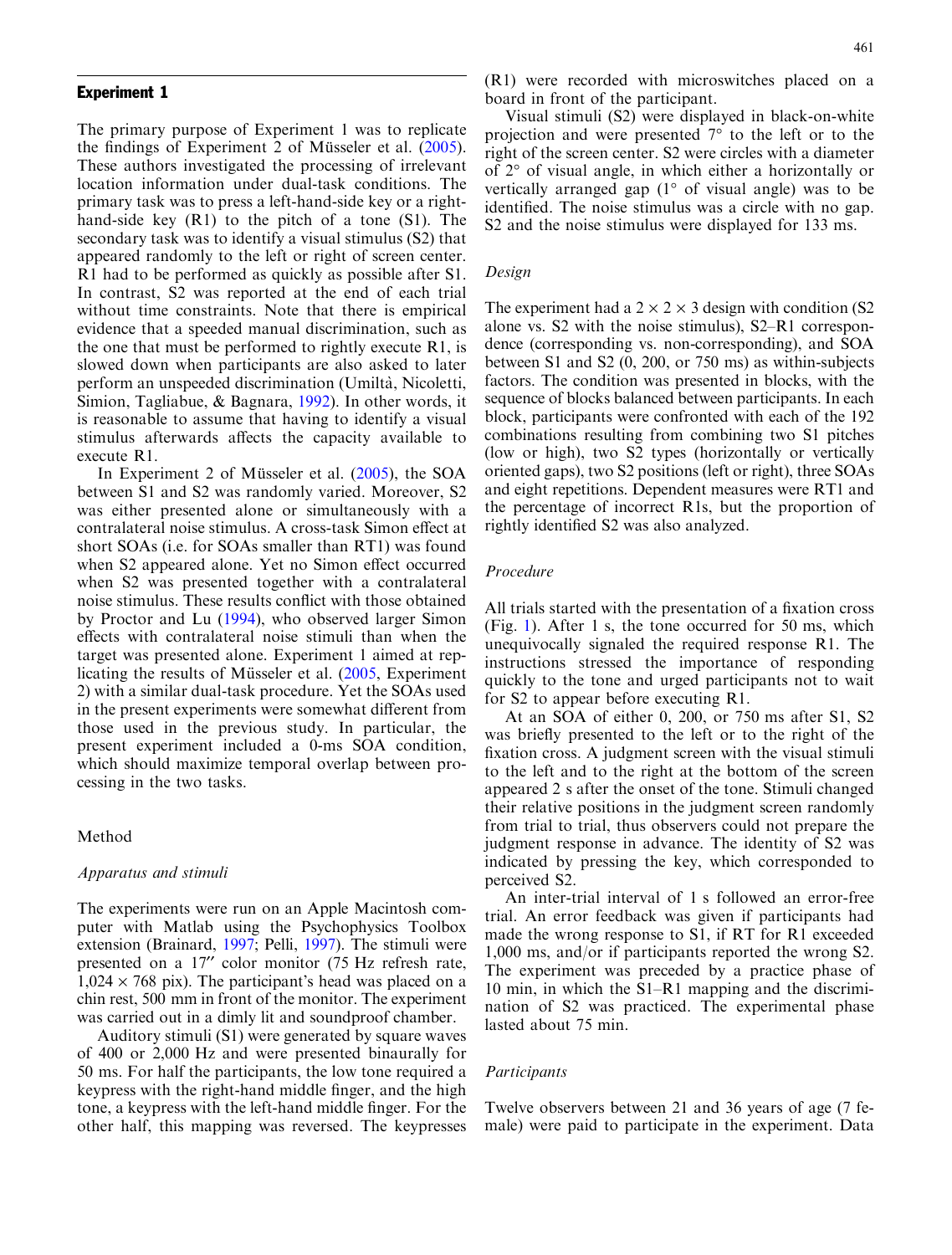<span id="page-3-0"></span>Fig. 1 The sequence of events in Experiment 1. In the keypress task, participants pressed a left or right key in response to tones as fast as possible. While doing this, a circle S2, in which a horizontally or vertically oriented gap (here vertically) was to be identified, appeared to the left or to the right of fixation (here left) with different SOAs (here 200 ms). S2 was presented alone or together with an irrelevant noise stimulus in the contralateral visual field (a full circle, here in the right visual field). The trial was completed with an unspeeded judgment of S2 in the judgment screen. In this screen stimuli changed their relative positions randomly from trial to trial, thus observers could not prepare the judgment response in advance. The identity of S2 was indicated by pressing the key, which corresponded to the perceived S2 (here right)



pertaining to one participant were excluded because his/ her error percentage for identifying S2 was 25.2%, while the mean was only 1.3% for the remaining participants.

## Results

Discrimination of S2 was nearly perfect (98.7% correct). RTs for the S1–R1 task were calculated only for those trials in which none of the errors described above had occurred. RT1s and errors were entered into separate 2 (S2 alone vs.S2 with the noise stimulus)  $\times$  2 (left/right R1 vs. left/right presentation of  $S2 \times 3$  (SOAs) repeated measures analyses of variance (ANOVAs). Across all conditions, mean RT1 was 333 ms and the mean error percentage was 3.7%. Figure 2 [shows that an effect of](#page-4-0) [S2–R1 correspondence was mainly observed in RTs of](#page-4-0) [the S2-alone condition at the 0-ms SOA. The three-way](#page-4-0) [interaction was significant in the RT ANOVA,](#page-4-0)  $F(2)$ ,  $20$ ) = 5.25,  $MSe = 227.96$ ,  $P < 0.05$ , but not in the error ANOVA,  $F(2, 20) = 1.46$ , n.s.

Additionally, there were significant main effects of SOA, signaling a decrease of RT1s (and errors) with an increase of SOA from 339 ms (5.3% errors at 0-ms SOA) to 330 ms (2.9%, 200-ms SOA) and 328 ms  $(3.0\%, 750\text{-ms SOA}), F(2, 20)=6.77, MSe=238,79,$  $P < 0.01$  with RT1s and  $F(2, 20) = 9.41$ ,  $MSe = 9.18$ ,  $P < 0.01$  with errors. The main effect of S2-R1 correspondence was significant in RT1s and errors,  $F(1,$  $10$ ) = 24.12,  $MSe = 127.19$ ,  $P < 0.01$  and  $F(1, 10) = 13.98$ ,  $MSe = 6.48$ ,  $P < 0.01$ . The two-way interaction of correspondence and SOA,  $F(2, 20) = 13.82$ ,  $MSe = 301.91$ ,

 $P < 0.001$  and  $F(2, 20) = 25.50$ ,  $MSe = 8.37$ ,  $P < 0.001$ , was significant too for both RT1 and errors. The interaction of condition and correspondence was only significant for RT1s, with  $F(1, 10) = 23.94$ ,  $MSe = 142.90$ ,  $P < 0.01$ , but not for errors.

Separate *t*-tests between corresponding and noncorresponding S2–R1 RTs at the 0-ms SOA showed a significant difference in the S2-alone condition [314 vs. 368 ms,  $t(10) = -4.41$ ,  $P < 0.01$ , but not in the noise condition [332 vs. 342 ms,  $t(10) = -1.62$ ,  $P > 0.10$ ]. Thus, the results showed a cross-task Simon effect of 54 ms (non-corresponding minus corresponding RT1s) in the S2-alone condition and a clearly reduced and insignificant 10-ms difference in the noise condition. However, corresponding t-tests of the errors revealed significant effects of both the S2-alone and the noise condition [2.3 vs. 10.2%,  $t(10) = -4.41$ ,  $P < 0.01$  and 1.7 vs. 7.1%,  $t(10) = -3.54$ ,  $P < 0.01$ .

#### Discussion

Experiment 1 investigated the processing of irrelevant location information under dual-task conditions. The primary task was to press the left-hand-side or righthand-side key in response to a tone. The secondary task was to investigate a visual stimulus that followed with a variable SOA to the tone and appeared randomly to the left or right of the screen center. The variation of spatial correspondence between the visual S2 and the manual R1 produced a cross-task Simon effect at the short SOA, when S2 was presented alone. In contrast, in the RT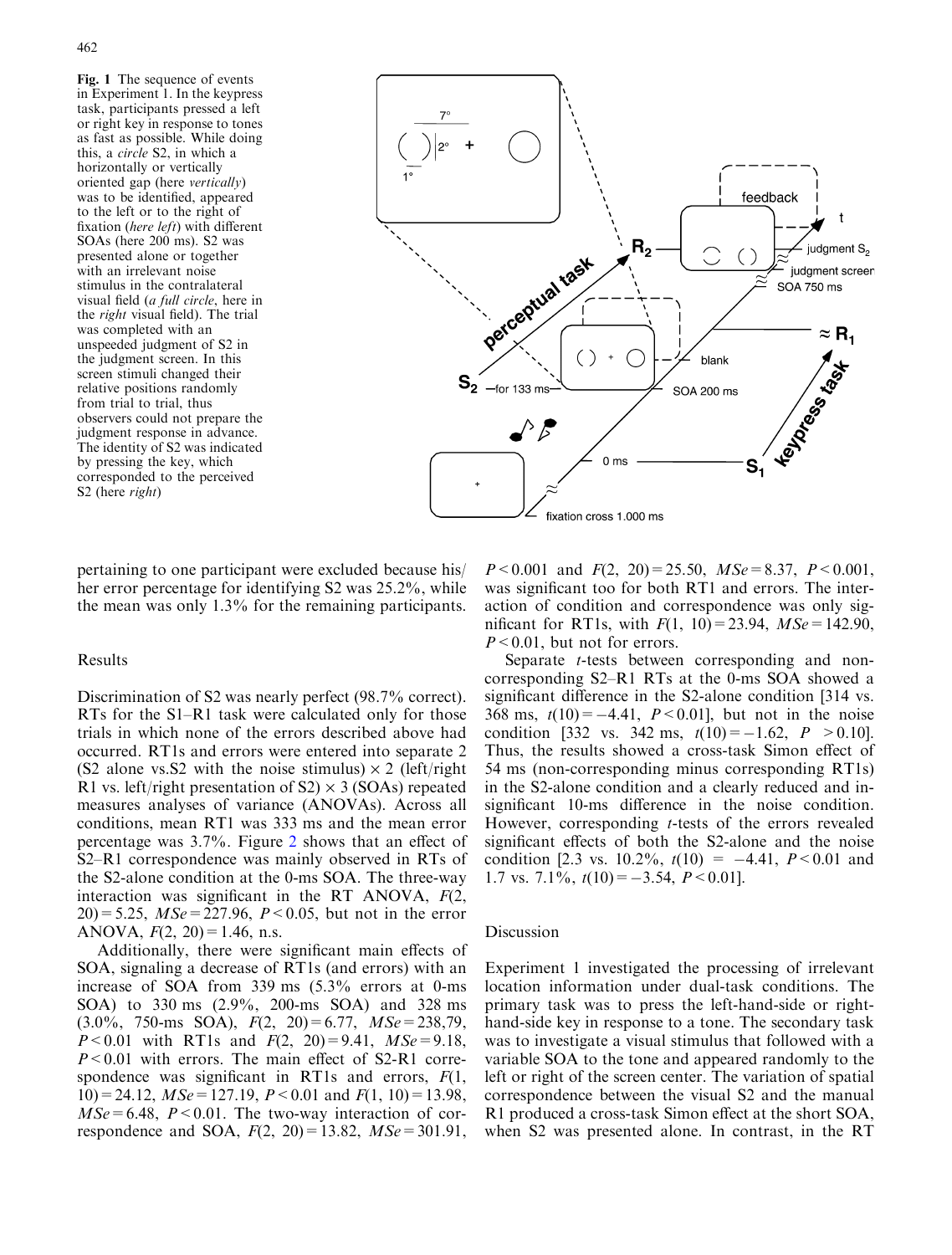<span id="page-4-0"></span>Fig. 2 Mean reaction times and percentage errors (with standard errors of the mean between participants) in the S2 alone (left) and with-noise (right) condition of Experiment 1. Dashed and straight lines depict the corresponding and non-corresponding S2–R1 relationships, the x-axis depicts the SOAs between the presentation of S1 and S2. The dotted line indicated the mean reaction time (Ø RT1)



analysis a cross-task Simon effect did not occur when S2 was accompanied by a contralateral noise stimulus, but in the error analysis it occurred. Nevertheless, the results of the present basically replicate the results of Experiment 2 of Müsseler et al.  $(2005)$  $(2005)$ . In particular, the difference between the S2-alone and the S2-with-noise conditions supports the notion that an exogenously (i.e. automatically) triggered shift of attention towards S2 produces a spatial code for that stimulus, which in turn elicits a Simon effect.

Given the high capacity demands of the dual-task situation, it is unlikely that participants deliberately coded the irrelevant location of S2 independently from the relevant S2 attribute. Hence, processing of S2 location was simply a by-product of processing the relevant S2 attribute. Since both exogenous and endogenous shifts of attention would aid in processing the relevant S2 attribute, either one might have occurred and produced a spatial stimulus code for S2. Yet, endogenous selections should have been possible both when S2 appeared alone and when S2 was accompanied by the contralateral noise stimulus. In contrast, exogenous shifts of attention towards the location of S2 should have occurred only when S2 appeared alone. Hence the pattern of results suggests two conclusions. The first is that exogenous attention shifts produced the Simon effects in the S2-alone condition. The second is that endogenous attention shifts were most likely prevented by the high capacity demands of the dual-task situation in Experiment 1 (cf. Jolicœur et al., 2005).

The fact that the Simon effect occurred only with the 0-ms SOA can be explained with reference to the socalled accessory stimulus version of the Simon task. In it, typically, an accessory lateral stimulus (e.g. a sound unrelated to the task) accompanies the task-relevant stimulus, which, in itself, conveys no spatial information: RTs are faster when the location of the irrelevant stimulus corresponds with the location of the response (e.g., Acosta & Simon, [1976](#page-7-0); Hommel, [1995;](#page-8-0) Notebaert & Soetens, [2003\)](#page-8-0). It is possible that, in the present experiment, the 0-ms SOA produced a condition similar to the one that characterizes the accessory stimulus, whereas, when the SOA was longer, the response to the tone had already been selected when S2 was presented.

Therefore, response selection was not affected by location of S2 (e.g., Rubichi, Nicoletti, Iani, & Umilta`, [1997\)](#page-8-0).

It is theoretically possible that presenting a contralateral noise stimulus eliminated the Simon effect because attention was randomly drawn to the location of S2 or to the location of the noise stimulus, and not because the noise stimulus prevented exogenous attention shifts. Yet random attention shifts should decrease identification performance in the S2-with-noise condition compared with the S2-alone condition. This was not the case. Therefore, in our view, the present results are more in line with the conclusion that presenting the noise stimulus prevented exogenously driven selections and that a lack of processing capacity prevented endogenously driven selections. The following experiments further investigate the conditions under which the irrelevant location of a stimulus is encoded under dualtask conditions.

# Experiment 2

Experiment 2 further investigates the nature of the mechanisms that are able to produce a spatial stimulus code. It used the same dual-task procedure as Experiment 1, that is, S2 either appeared alone or together with a contralateral noise stimulus. The important difference with respect to Experiment 1 was that, in Experiment 2, S2 appeared unpredictably in only one-third of the trials. The less frequent occurrence of S2 might decrease the preparedness to execute endogenous attention shifts towards the location of S2 and, thus, might lead to smaller Simon effects than in Experiment 1. Such a result might indicate that participants do have some control over the kind of attention shifts that produce the Simon effect in the S2-alone condition. The alternative is that the less frequent occurrence of S2 might also increase the saliency of S2 and, hence, lead to stronger exogenous attention shifts toward S2 location. This in turn might produce even larger Simon effects than in Experiment 1. Because a cross-task Simon effect was only observed for the 0-ms SOA in Experiment 1, S1 and S2 were always presented simultaneously in Experiment 2.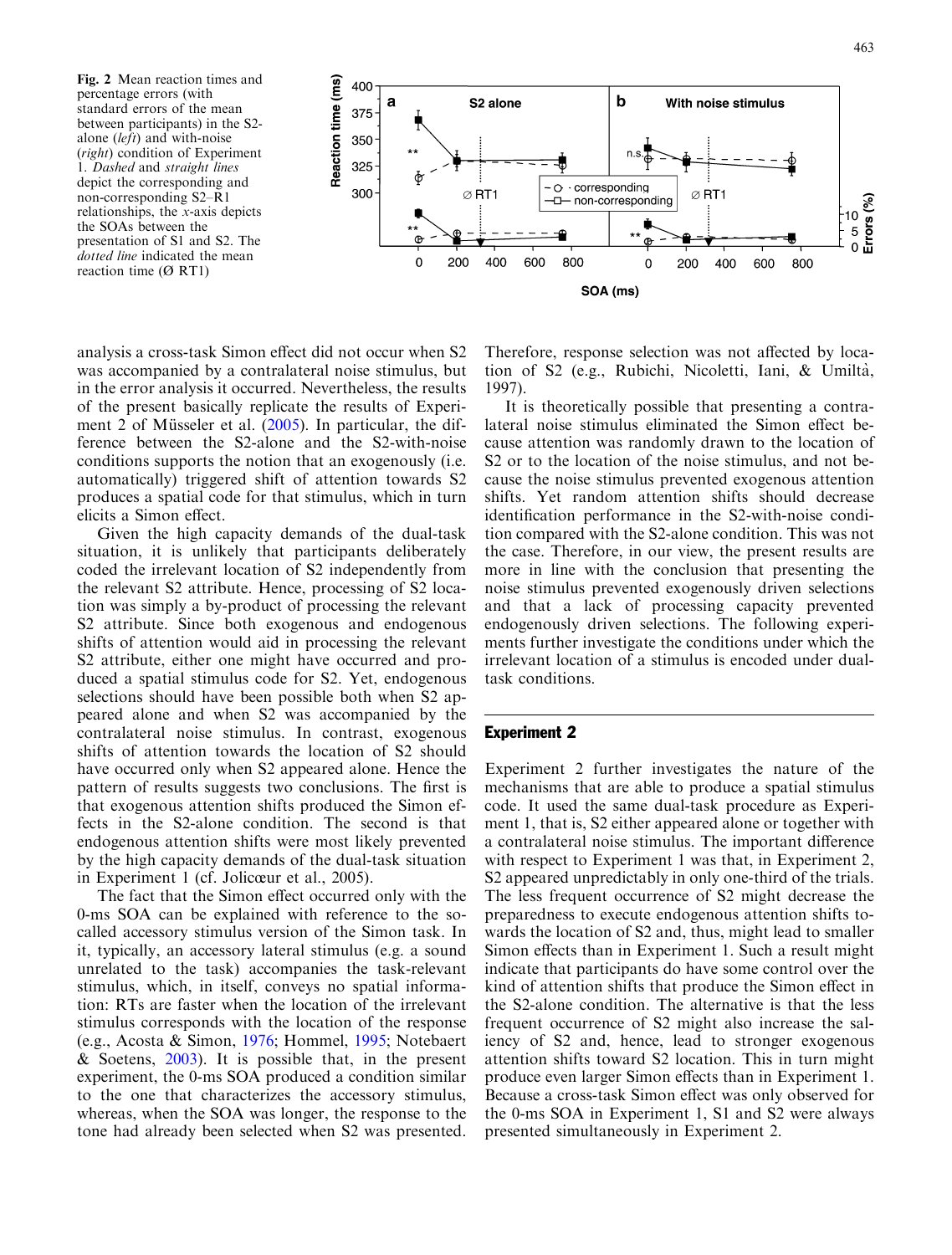## Method

## Stimuli, procedure, and design

These were the same as in Experiment 1, except for the following changes. Auditory stimuli (S1) and visual stimuli (S2) were always presented simultaneously (an SOA of 0 ms). Additionally, S2 was presented unpredictably in only one-third of the trials. Thus, the experiment was characterized by a 2 (condition: S2 alone vs. S2 with the noise stimulus)  $\times$  2 (S2–R1 correspondence) within-subjects design. Again, the condition was blocked with the sequence of blocks balanced between participants. Within each block, participants went through 144 trials, but, as only one-third of them were analyzable, the subsequent analysis was based on 48 measurements per participant per cell. The experiment lasted about 50 min.

# Participants

Twelve observers (9 female) between 20 and 28 years of age participated in the experiment.

## Results and discussion

Again, discrimination of S2 was nearly perfect with 97.4% correct. Across all conditions, mean RT1 was 389 ms and mean error percentage was 7.9%. RT1s and errors were entered into  $2 \times 2$  ANOVAs. The ANOVA on RT1s revealed a main effect of correspondence, that is, RT1s were faster with S2–R1 correspondence than with non-correspondence,  $F(1, 11)=41.55$ ,  $MSe$  = 520.48, P < 0.001. More importantly, the inter-<br>action was significant with  $F(1, 11)$  = 45.85. action was significant with  $F(1, 1)$  $MSe=199.65$ ,  $P < 0.001$  (cf. Fig. 3). In the S2-alone condition, the cross-task Simon effect was 70 ms,  $t(11) = -7.87$ ,  $P < 0.001$ , while it was only 15 ms with the noise stimulus. However, even this latter difference was significant with  $t(11) = -2.32$ ,  $P < 0.05$ . The error analysis revealed only a main effect with fewer errors in corresponding pairing than in non-corresponding S2–R1 ones pairings (2.8 vs. 13.0%, F(1, 11)=35.10,  $MSe$  = 35.87,  $P$  < 0.001).

Experiment 2 investigated the processing of irrelevant location information, as garnered by Simon effects between S2 and R1, when only S2 was presented in one third of the trials. When S2 was presented, then it either appeared alone or together with a contralateral noise stimulus. The results of Experiment 2 were almost identical to those of Experiment 1, in which S2 had appeared on each trial. In Experiment 2, when S2 appeared alone, there was a large Simon effect of 70 ms, which was numerically larger then the 54-ms Simon effect observed in Experiment 1. Yet, this difference was not statistically reliable. When S2 was accompanied by a contralateral noise stimulus, there was only a very weak

Simon effect. However, in Experiment 2, the Simon effect in the S2-with-noise condition, although numerically small, was statistically significant, whereas it was not so in Experiment 1.

# Experiment 3

Experiment 3 further investigated the degree of automaticity with which attention shifts towards the location of the visual stimulus are triggered in our task. S2 was again presented on every trial but it had to be processed on only one-third of the trials, in which the relevant feature had to be reported. In the remaining two-thirds of the trials, participants could completely ignore S2. Importantly, at the beginning of each trial, a visual cue informed the participants about whether S2 was to be processed or not. The question was whether the spatial correspondence between the position of a to-be-processed S2 and the position of R1 would have the same effects as the spatial correspondence between a to-beignored S2 and the position of R1. In particular, if the participants are not able to shift attention endogenously towards the location of S2, then relevant S2 and irrelevant S2 should produce identical results: Relevant and irrelevant S2 should produce similar-sized Simon effects in the S2-alone condition. Moreover, neither relevant nor irrelevant S2 should produce Simon effects in the S2 with-noise condition. In contrast, if the participants are able to select endogenously the location of S2, then the Simon effects for relevant S2 and for irrelevant S2 should be different. That is, relevant S2 should produce larger Simon effects than irrelevant S2 in the S2-alone condition. Similarly, relevant S2 should produce Simon effects in the S2-with-noise condition, whereas irrelevant S2 should not.



Fig. 3 Mean reaction times and percentage errors in the S2-alone (*left*) and with-noise (*right*) condition of Experiment 2. Stimuli S2 were now presented always simultaneously and in only one-third of the trials. Light and dark bars depict the corresponding and noncorresponding S2-R1 relationships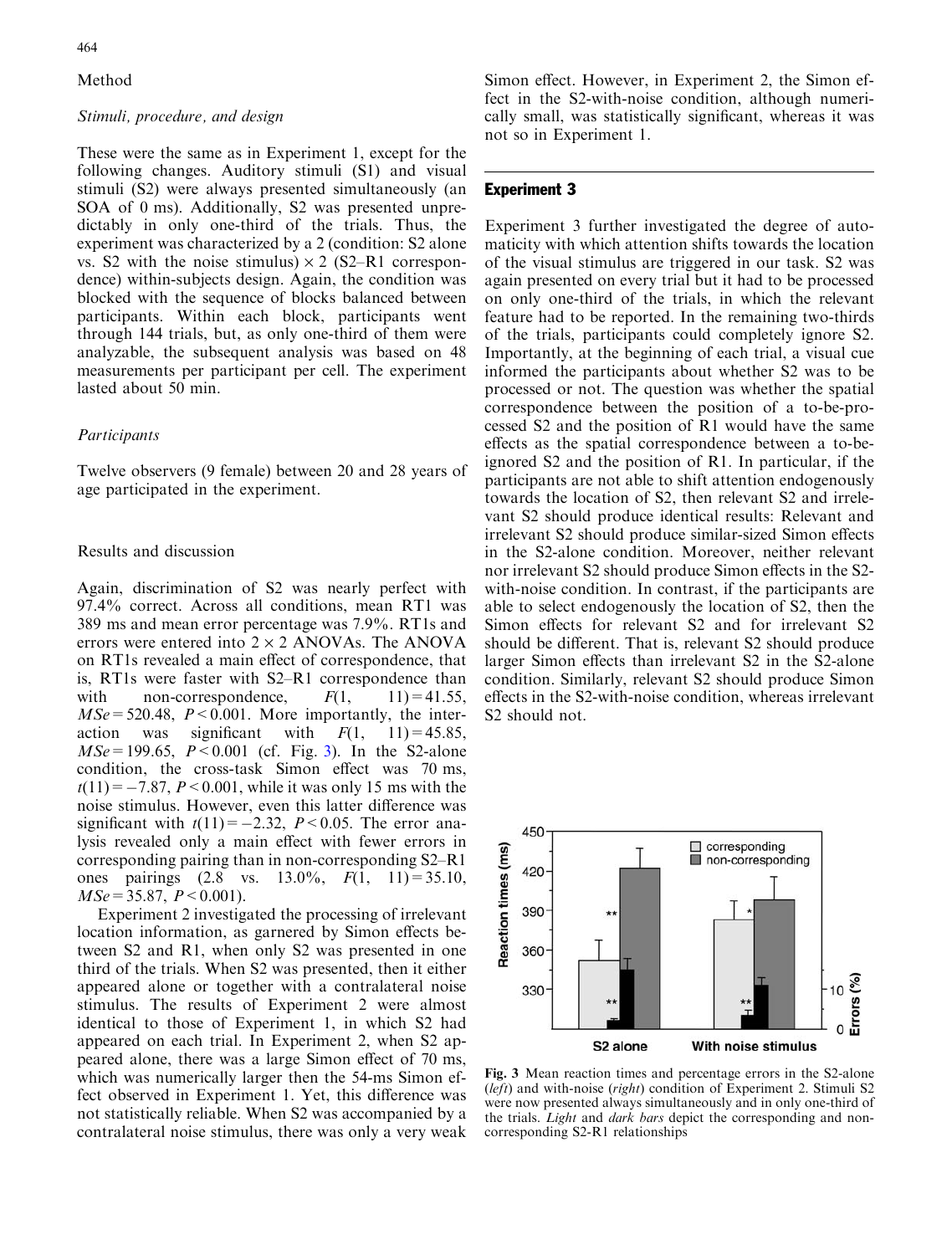# Method

## Stimuli, procedure, and design

These were the same as in Experiment 2, except for the following changes. S2 was task-relevant in only onethird of the trials. The sequence of events on S2-relevant trials was as in the previous experiments. This means that at the beginning of a trial, a black fixation cross appeared 1 s before S2 presentation and that at the end of a trial the judgment screen was presented (cf. Fig. [1\).](#page-3-0)

In contrast, an S2-irrelevant trial was signaled by the presentation of a red-colored fixation cross 1 s before S2 presentation. Consequently, in these trials observers could ignore S2 presentation in advance. Additionally, on these trials, S2 stimuli were red colored and the judgment screen was omitted.

#### Participants

Eleven observers (9 female) between 19 and 32 years of age participated in the experiment.

#### Results

Observers were able to discriminate S2 rightly on 98.1% of the trials. Across all conditions mean RT1 was 353 ms and mean error percentage was 4.2%. RT1s and errors were entered into 2 (S2 relevance)  $\times$  2 (condition: S2 alone vs. S2 with the noise stimulus)  $\times$  2 (S2–R1 correspondence) ANOVAs. As in the previous experiments, the interaction of condition and correspondence was significant in the ANOVA for RTs with  $F(1,$  $10$ ) = 64.34,  $MSe = 263.42$ ,  $P < 0.001$  (Fig. 4). In other words, S2–R1 correspondence effects were again much smaller in the S2-with-noise conditions than in the S2 alone conditions. Additionally, the interaction between S2 relevance and S2–R1 correspondence was significant, with  $F(1, 10) = 6.07$ ,  $MSe = 133.31$ ,  $P < 0.05$ . This means that the S2–R1 correspondence effects were larger in the S2-relevant trials than in the S2-irrelevant ones. The main effect of the condition revealed that RT1s were somewhat slower in the S2-alone than in the S2-withnoise condition [367 vs. 339 ms,  $F(1, 10) = 6.06$ ,  $MSe = 2736.07$ ,  $P < 0.05$ ]. As in the previous experiment, the main effect of S2–R1 correspondence was to signal shorter RT1s in corresponding trials than in non-corresponding ones [335 vs. 370 ms,  $F(1, 10) = 85.06$ ,  $MSe=325.24$ ,  $P<0.001$ ]. A similar effect showed up for errors (1.9 vs. 6.5%,  $F(1, 10) = 12.13$ ,  $MSe = 36.70$ ,  $P < 0.01$ ).

Separate *t*-tests between corresponding and noncorresponding S2–R1 RTs and errors showed significant differences in the S2-alone condition, irrespectively of whether S2 was relevant or not. The cross-task Simon effect was 72 ms for RTs of the S2-relevant trials [334 vs. 406 ms,  $t(10) = -9.35$ ,  $P < 0.001$ ] and 6.4% for errors [2.3 vs. 8.7%,  $t(10) = -3.56$ ,  $P < 0.01$ ]. In the S2-irrelevant trials, the effect decreased to 54 ms for RTs [336 vs. 390 ms,  $t(10) = -6.47$ ,  $P < 0.001$  and 5.3% for errors [1.1 vs. 6.4%,  $t(10) = -2.90$ ,  $P < 0.05$ ]. When S2 is presented alone without the contralateral noise, the crosstask Simon effect seems always to occur.

In contrast, with contralateral noise and S2 relevant, the cross-task Simon effect was only 11 ms, although it<br>was statistically significant [334 vs. 345 ms, was statistically significant [334 vs.  $t(10) = -2.36$ ,  $P < 0.05$ ] and  $4.2\%$  [2.3 vs. 6.4%,  $t(10) = -2.47$ ,  $P < 0.05$ ]. It disappeared in the S2-irrelevant trials. The residual effects of 4 ms for RTs and 2.1% for errors were not significant ( $P > 0.10$ , at least).

## Discussion

Experiment 3 compared the effects of two factors on the processing of irrelevant location information, as indicated by the Simon effects of spatial S–R correspondence between the position of a visual stimulus S2 and the position of a manual response R1. The first factor was the presentation of S2 alone or together with a contralateral noise stimulus. The second factor was the relevance of S2, that is, whether S2 had to be processed or could be ignored. The results were quite clear. The presentation of S2 alone or the presentation of S2 with a contralateral noise stimulus had a large effect on the size of the Simon effect. A target stimulus presented alone produced a large Simon effect (72 and 54 ms). Presenting the target together with a contralateral noise stimulus almost eliminated the Simon effect (11 and 4 ms). In contrast, whether S2 had to be processed or not had only a small impact on the Simon effect. In fact, in the omnibus ANOVA all sources involving the factor ''S2 relevance" were insignificant (i.e., all  $F<1$ ). However, a relevant S2 produced numerically larger Simon effects than an irrelevant S2. This numerical increase produced a significant Simon effect of 11 ms for relevant S2 stimuli that were accompanied by a contralateral noise stimulus.



Fig. 4 Mean reaction times and percentage errors in the S2-alone (left) and with-noise (right) condition of Experiment 2. Stimuli S2 were now pre-experimentally declared as task relevant and irrelevant. Light and dark bars depict the corresponding and noncorresponding S2–R1 relationships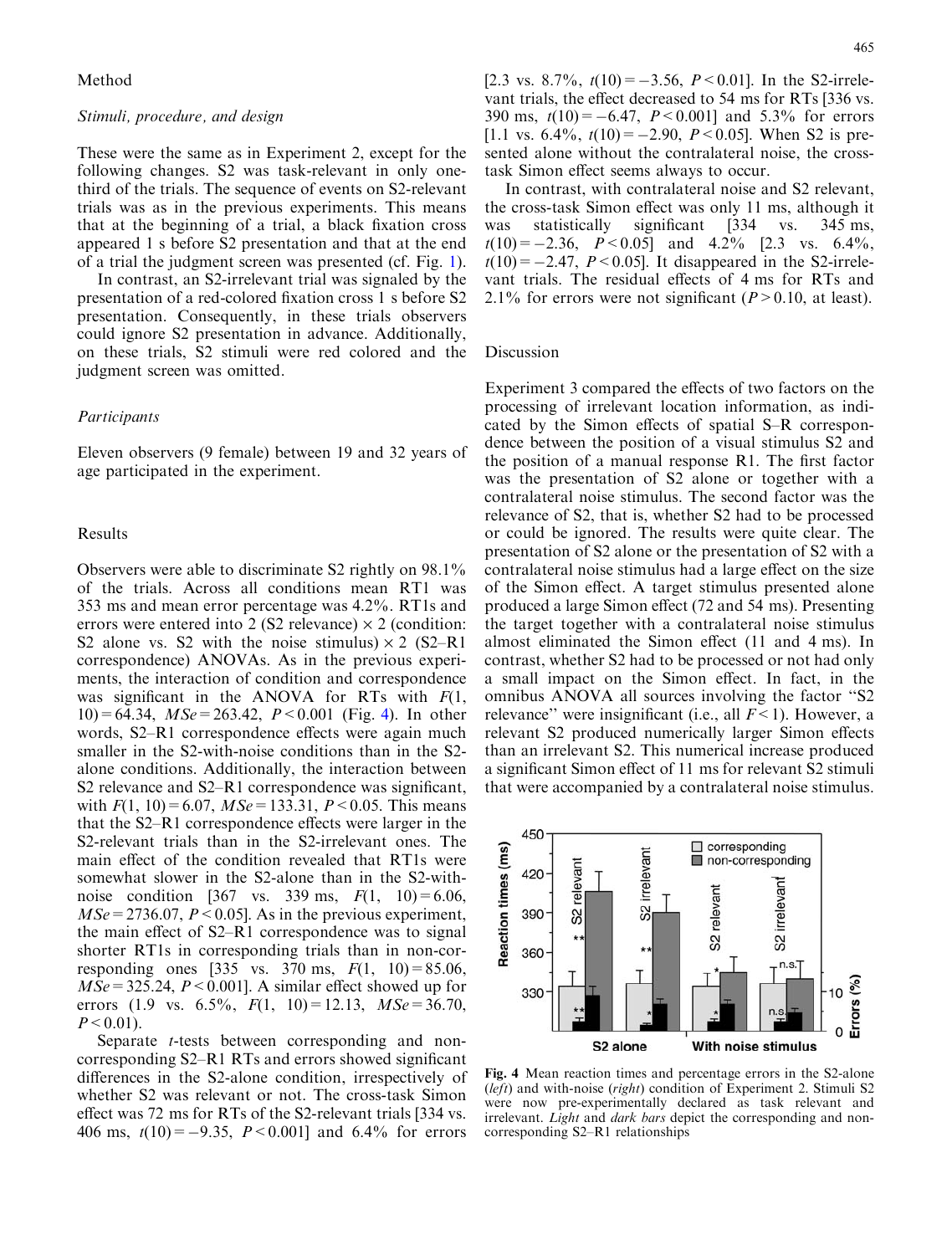<span id="page-7-0"></span>This result suggests, as did a similar result in Experiment 2, that participants can sometimes perform endogenous attention shifts towards the location of S2 under the dual-task conditions of our experiments. However, much more impressive is the huge Simon effect of 54 ms that occurred although participants could ignore S2 completely. In sum, the results of Experiment 3 suggest that the coding of S2 location is in most parts achieved by exogenous shifts of attention towards S2.

## General discussion

The present study was concerned with the problem of whether the processing of irrelevant location information in a Simon-like task is triggered exogenously or endogenously. The primary task required pressing, as fast as possible, the left-hand-side key or the right-handside key (R1) to the pitch of a tone that was presented binaurally (S1). The secondary task required identifying, without time constraints, a visual stimulus (S2), which appeared randomly to the left or right of screen center. Figure 5 gives an overview of the net correspondence effects (the difference of non-corresponding and corresponding RTs and errors, respectively) observed in the experiments. Large correspondence effects between location of R1 and location of S2 were observed in all experiments when S2 was presented alone. These effects became much smaller (and sometimes non-significant) when a noise stimulus was presented contralateral to S2. This let us conclude that the task-irrelevant spatial code of the stimulus is formed automatically, likely through an exogenously triggered attention shift. The role of endogenously initiated selection is, if any, much less important.

According to Jonides [\(1981](#page-8-0); also see Umiltà, [2000\)](#page-8-0) there are three empirical criteria of automaticity. The first criterion is capacity (or load sensitivity). If formation of the spatial stimulus code, being automatic, does not require processing resources, it should not be af-



Fig. 5 Overview of the correspondence effects (the difference of non-corresponding and corresponding S2–R1 reaction times and errors, respectively) in the experiments. For comparability, only the 0-ms SOA of Experiment 1 is depicted

fected by a secondary task. Apparently, this criterion of automaticity is fulfilled because the Simon effect, which signals the formation of the spatial stimulus code, manifested itself in every experiment, in spite of the presence of a resource-consuming secondary task. Moreover, the size of the Simon effect was not smaller than the size of the Simon effect that is found when only one task has to be performed (e.g., Lu & Proctor, [1995](#page-8-0); Stoffer & Umiltà, [1997](#page-8-0) for reviews).

The second criterion is resistance to suppression. The degree to which a particular process can be suppressed provides an indication of its level of automaticity. In Experiment 3 here, participants received advance information that should have rendered it easy to suppress formation of the spatial stimulus code. However, formation of the spatial stimulus code was not suppressed, as attested by the fact that the Simon effect was present. This fulfills the criterion of resistance to suppression.

The third criterion is expectancy. If a process is automatic, it should not be affected by the observer's expectations. In Experiment 2 here, S2 appeared in only one-third of the trials. In spite of this, the Simon effect was present and was of the usual magnitude. This attests to the fact that the spatial stimulus code was formed even though the participant's expectations of being presented with a lateralized stimulus were low. This fulfills the third criterion.

In sum, the three criteria can be invoked as evidence in favor of the fact that attention was automatically captured to the location of S2, rather than being intentionally directed there. Additional evidence is that, in every experiment, the Simon effect manifested itself only when S2 was presented alone. The strong decrease, or even the lack, of the Simon effect when the noise stimulus is presented can easily be explained by proposing that two opposite automatic shifts cancel each other out. One shift would be triggered by S2, whereas the other would be triggered by the noise stimulus. In contrast, if the selection towards S2 were initiated voluntarily, the correspondence effect should not suffer much if a noise stimulus was presented on the other side. In fact, the voluntary shift to S2 should eventually prevail over the automatic shift to the noise stimulus (e.g., Umiltà, [2000\)](#page-8-0).

Acknowledgements The experiments were conducted while the first author was at the Max Planck Institute of Human Cognitive and Brain Sciences, Munich, Germany. Carlo Umiltà was supported by grants from MIUR. We wish to thank Silvia Bauer, Diana Berari, and Veronika Gärtner for carrying out the experiments.

#### References

- Acosta, E., & Simon, J. R. (1976). The effect of irrelevant information on the stages of processing. Journal of Motor Behavior, 8, 181–187.
- Brainard, D. H. (1997). The Psychophysics toolbox. Spatial Vision, 10, 433–436.
- Hedge, A., & Marsh, N. W. (1975). The effect of irrelevant spatial correspondence on two-choice response-time. Acta Psychologica, 39, 427–439.